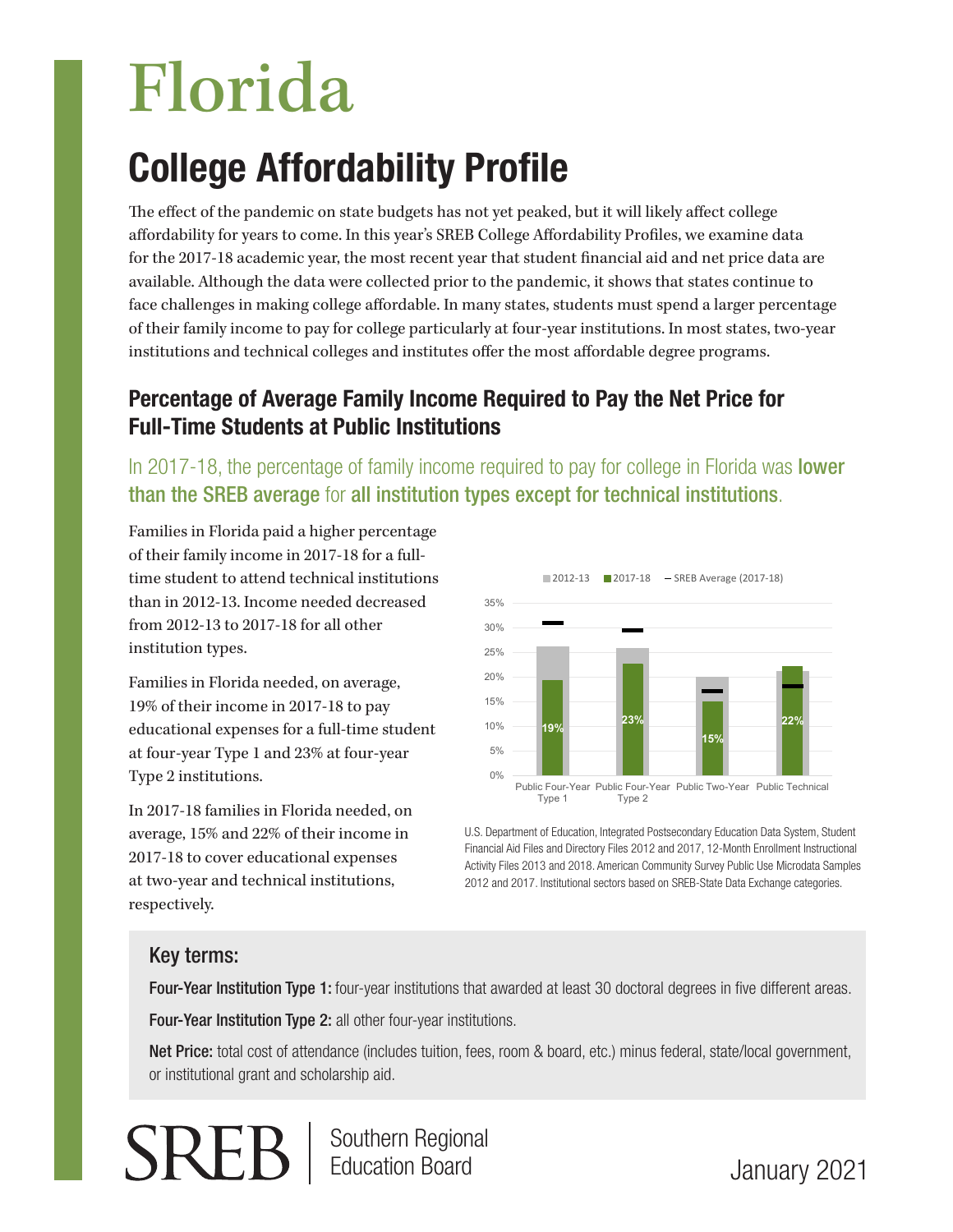#### Distribution of Average Family Income

Data on net price is collected using five income categories. In Florida, students from families that made less than \$30,000 accounted for the largest percentage of families in 2012 and 2017.



Integrated Postsecondary Education Data System, Student Financial Aid Files and Directory Files 2012 and 2017.

#### Percentage of Income Required for Median Tuition and Fees at Public Institutions for Families Making Less Than \$30,000

The percentage of income required for **median** tuition and fees at public institutions was higher at four-year institutions than two-year institutions in 2012-13 and 2017-18 for Florida families making less than \$30,000.

For families making less than \$30,000, the cost of median tuition and fees at four-year institutions was 36% of income in 2017-18 and 35% in 2012-13. **Year 35%**

The percentage of income needed for Florida families making less than \$30,000 was substantially lower for two-year institutions. Families needed 16% of their income in 2017-18 to cover the state's median tuition at two-year institutions. In 2012-13 it was 15%.



U.S. Department of Education, Integrated Postsecondary Education Data System, Student Charges Data Files and Directory Files 2012 and 2017, 12-Month Enrollment Instructional Activity Data Files 2013 and 2018. American Community Survey Public Use Micro Sample Files 2012 and 2017.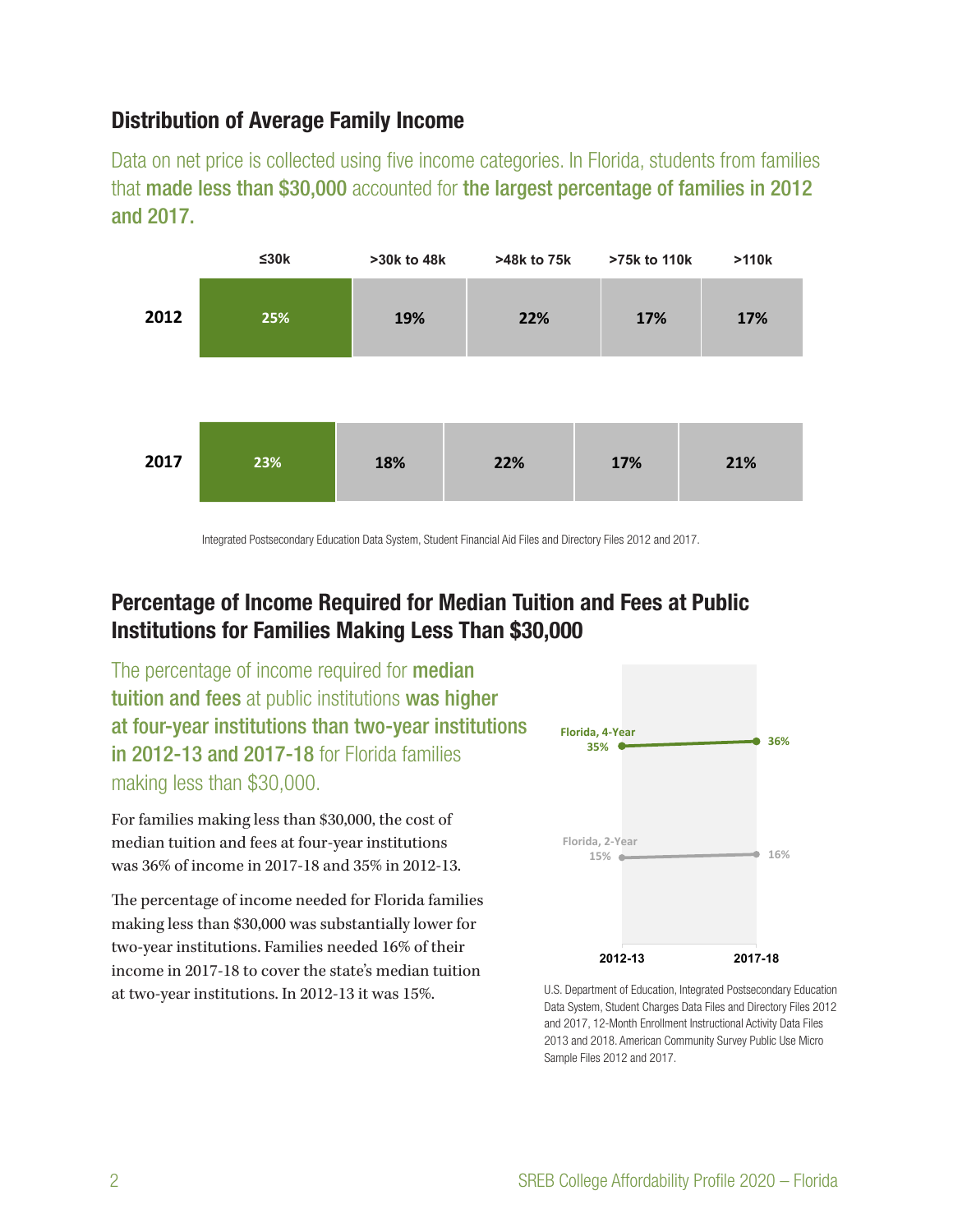#### Net Price as a Percentage of Income, Public Four-Year Type 1 Institutions

Florida families in the lowest income category were the most affected by the decrease in net price at four-year Type 1 institutions.



U.S. Department of Education, Integrated Postsecondary Education Data System, Student Financial Aid Files and Directory Files 2012 and 2017, 12-Month Enrollment Instructional Activity Files 2013 and 2018. American Community Survey Public Use Microdata Samples, 2012 and 2017. Institutional types based on SREB-State Data Exchange categories.

The decrease in the percentage of income needed to pay for four-year Type 1 institutions in Florida was much larger for families making less than \$30,000 than for any other income category. **35%**

Families making less than \$30,000 in 2012 needed 54% of their income to pay educational **17%** expenses. In 2017 it was 35%. **22% 19% 17% 16%**

Families making over \$110,000 only needed  $9\%$  of their income in  $2012$  and  $8\%$  in  $2017$  to cover expenses at these institutions.

#### Net Price as a Percentage of Income, Public Four-Year Type 2 Institutions

Florida families making less than \$30,000 were the most affected by the falling cost of attendance at four-year Type 2 institutions.

The decrease in the percentage of income **52%** needed to pay for four-year Type 2 institutions **43%** in Florida was larger for families making less **28% 23% 2011 18% 21% 18% 18% 18% 21% 21% 18% 21% 21% 21% 21% 21% 21% 21% 21% 21% 21% 21% 21% 21% 21% 21% 21% 21% 21% 21% 21% 21% 21% 21% 21% 21% 21% 21%** category.

Families making less than \$30,000 in 2012 needed 52% of their income to pay educational expenses. In 2017 it was 43%.  $\frac{48}{48}$  $\delta$  $\frac{1}{2}$ r oducat <sup>0</sup>

Families making over \$110,000 only needed 9% of their income in 2012 and 8% of their income in 2017 to cover expenses at these institutions.



U.S. Department of Education, Integrated Postsecondary Education Data System, Student Financial Aid Files and Directory Files 2012 and 2017, 12-Month Enrollment Instructional Activity Files 2013 and 2018. American Community Survey Public Use Microdata Samples, 2012 and 2017. Institutional types based on SREB-State Data Exchange categories.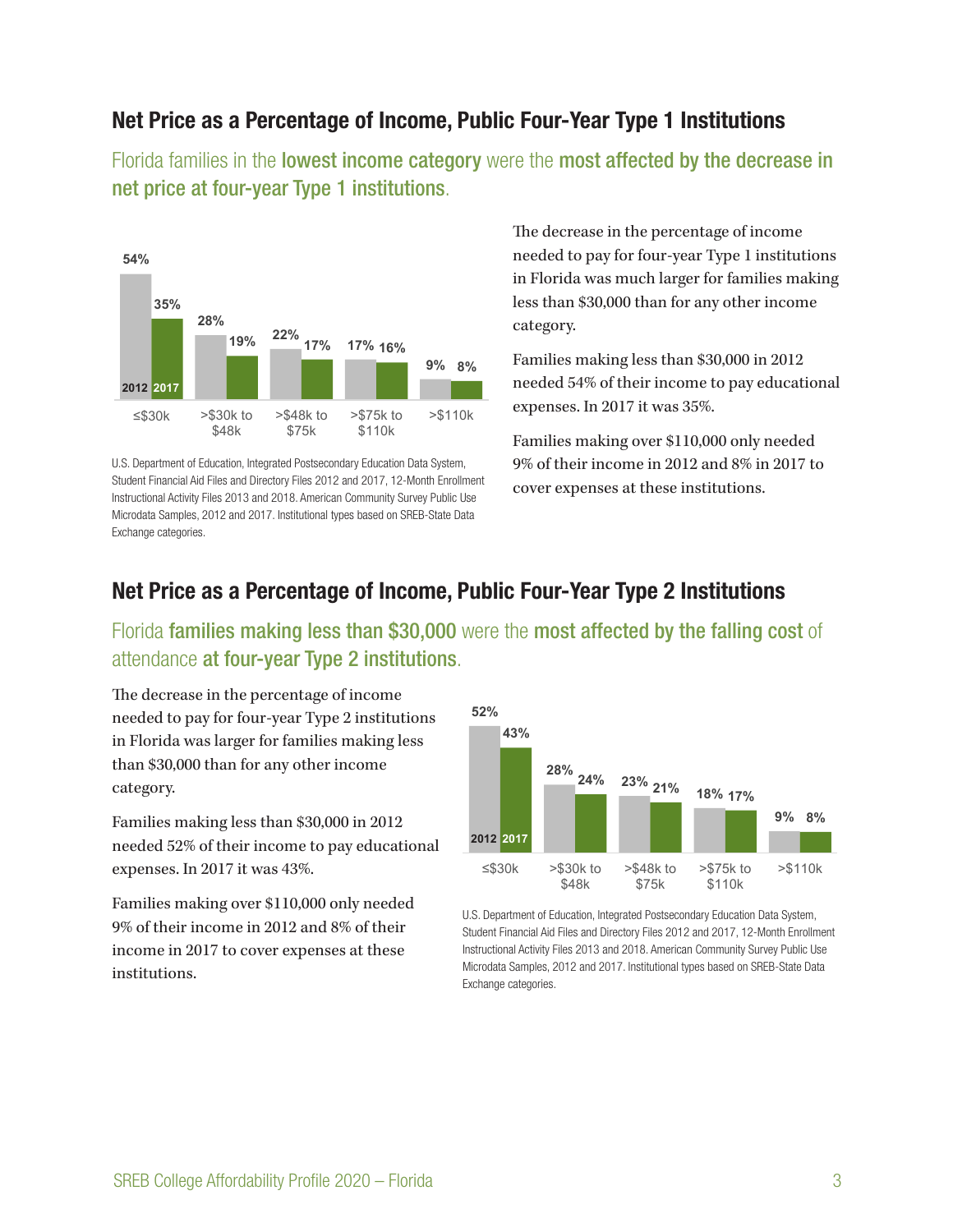#### Net Price as a Percentage of Income, Public Two-Year Institutions

The **percentage of income** that Florida families needed to pay for educational **expenses at** two-year institutions decreased from 2012 to 2017.



U.S. Department of Education, Integrated Postsecondary Education Data System, Student Financial Aid Files and Directory Files 2012 and 2017, 12-Month Enrollment Instructional Activity Files 2013 and 2018. American Community Survey Public Use Microdata Samples, 2012 and 2017. Institutional types based on SREB-State Data Exchange categories.

The decrease in the percentage of income needed to pay for two-year institutions in Florida was larger for families making less than \$30,000 than for any other income category.

At Florida's two-year institutions, families **22% 17% 13% 16% 13% 11%** making less than \$30,000 in 2012 needed **6%** 43% of their income to pay for educational expenses. In 2017 itwas 30%.

Families making over \$110,000 only needed 6% of their income in 2012 and 5% in 2017 to cover expenses at these institutions.

#### Net Price as a Percentage of Income, Public Technical Institutions

Florida's technical institutions required a higher percentage of family income to pay for education expenses in 2017 than 2012 for most income categories.

The increase in the percentage of income **47%** needed to pay for technical institutions in Florida was larger for families making less **25%** than \$30,000 than for any other income category.

At Florida's technical institutions, families making less than \$30,000 in 2012 needed 47% of their income to pay for educational expenses. In 2017 it was 55%.

Families making over \$75,000 needed 9% of their income in 2012 and less than 1% in 2017 to cover expenses at these institutions.



U.S. Department of Education, Integrated Postsecondary Education Data System, Student Financial Aid Files and Directory Files 2012 and 2017, 12-Month Enrollment Instructional Activity Files 2013 and 2018. American Community Survey Public Use Microdata Samples, 2012 and 2017. Institutional types based on SREB-State Data Exchange categories.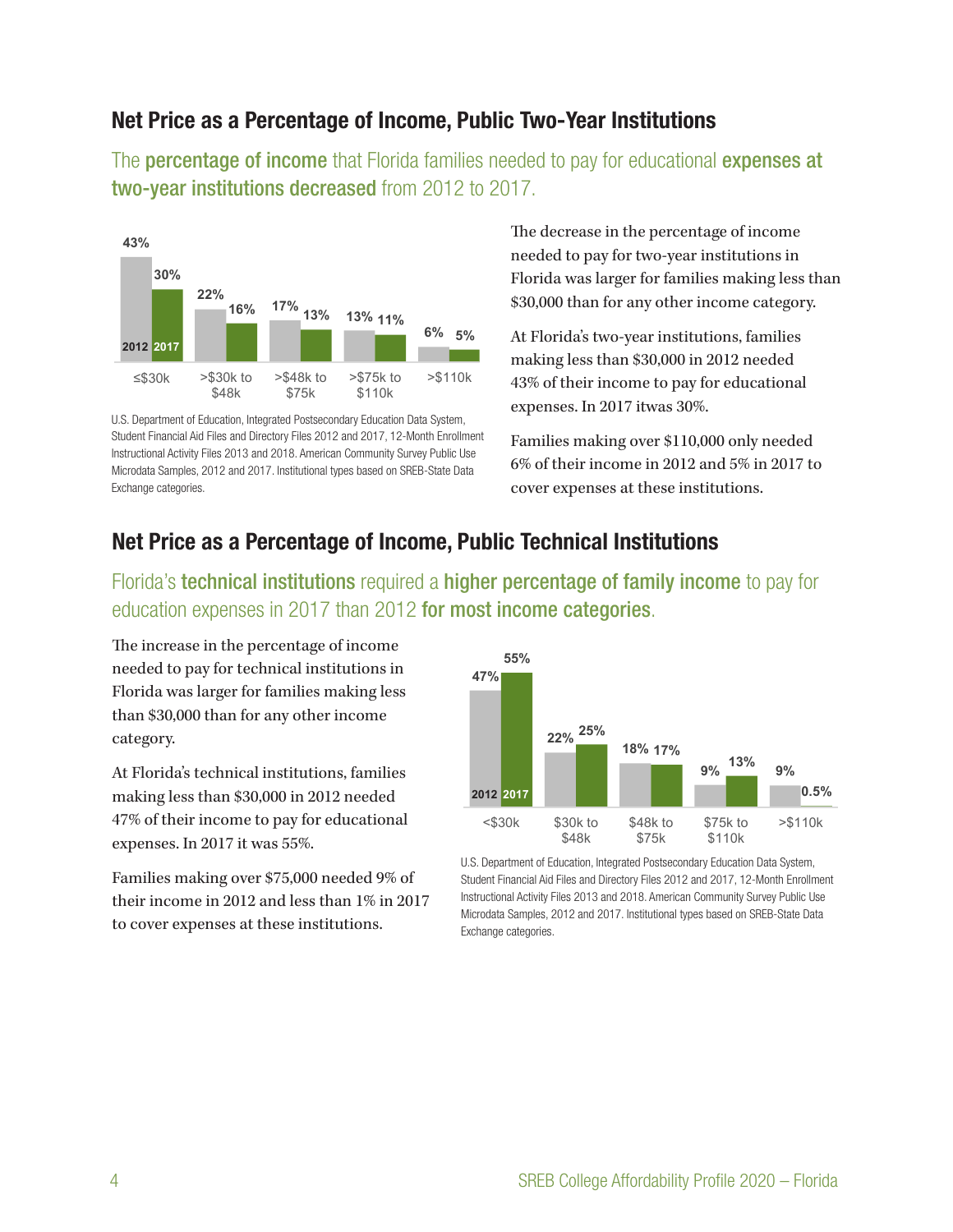#### State Financial Aid Per Student

Florida awarded more need-based aid in 2017-18 per full-time-equivalent student than the SREB average. Need-based aid also increased from 2012-13 to 2017-18.

|                        | <b>Need Only</b> | Need and Merit | <b>Merit Only</b> | <b>Special Purpose</b> |
|------------------------|------------------|----------------|-------------------|------------------------|
| Florida (2012-13)      | \$177            | \$0            | \$457             | \$23                   |
| Florida (2017-18)      | \$398            | \$0            | \$580             | \$66                   |
| SREB Average (2017-18) | \$389            | \$143          | \$476             | \$74                   |
| U.S. Average (2017-18) | \$411            | \$241          | \$195             | \$53                   |

The state spent \$398 on average per undergraduate FTE student on need-based aid in 2017-18, compared to \$177 in 2012-13. The SREB average in 2017-18 was \$389 and the national average was \$411.

Florida spent \$580, on average, per FTE for merit-based financial aid in 2017-18, close to the SREB average of \$476 but more than the national average of \$195.



National Association of State Student Grant & Aid Programs 2013 and 2018 annual survey (results for public institutions only). U.S. Department of Education, Integrated Postsecondary Education Data System Instructional Activity File, 2013 and 2018, and Directory File, 2012 and 2017.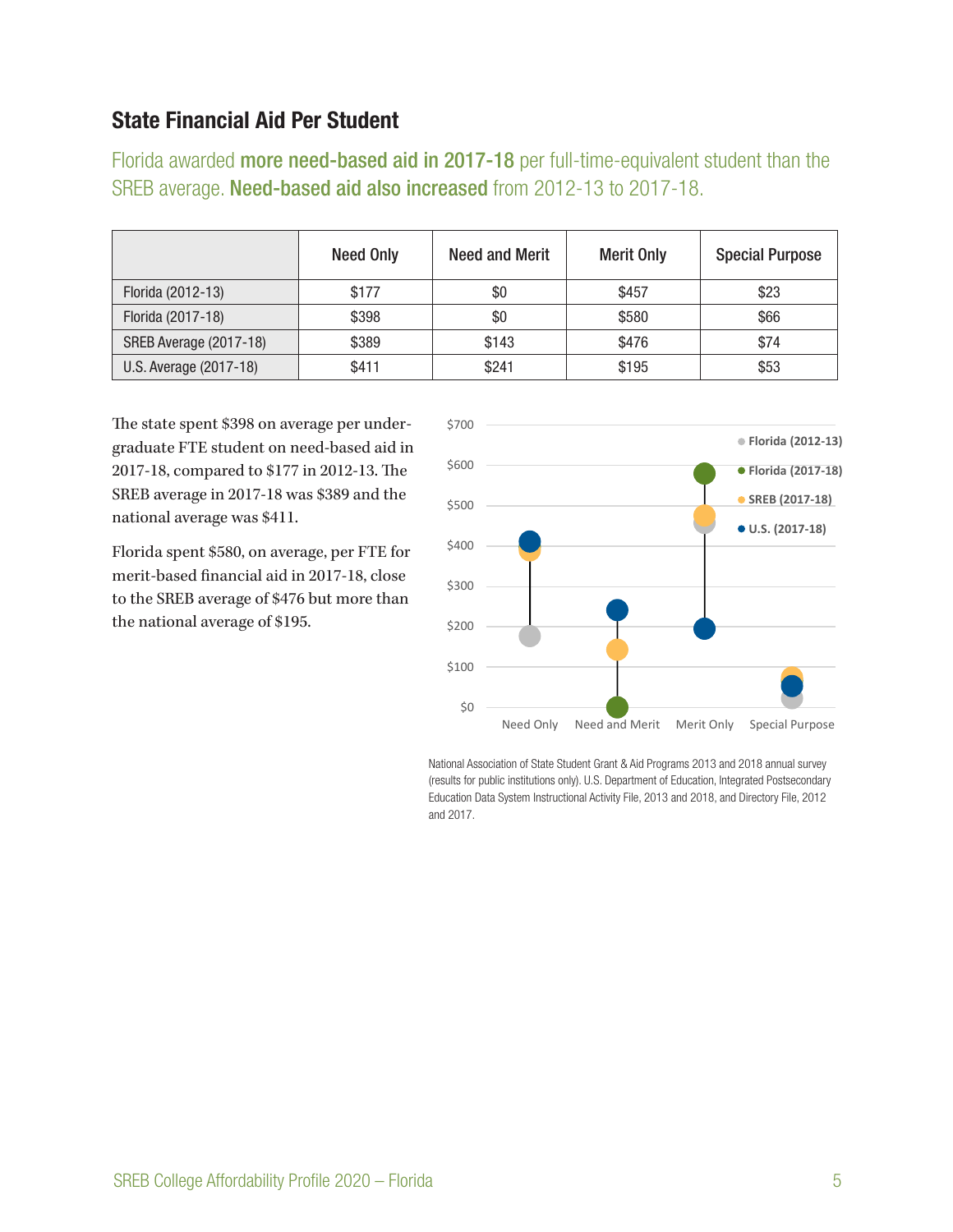## Student Borrowing at Public Institutions

In 2017-18, Florida graduates **borrowed less than the SREB and national averages** to earn degrees at four-year and two-year institutions.

|                  | Florida,<br>2012-13 | Florida,<br>2017-18 | <b>SREB Average,</b><br>2017-18 | U.S. Average,<br>2017-18 |
|------------------|---------------------|---------------------|---------------------------------|--------------------------|
| Four-Year Type 1 | \$15,924            | \$18,285            | \$21,600                        | \$21,232                 |
| Four-Year Type 2 | \$17,354            | \$18,824            | \$22,677                        | \$19,510                 |
| Two-Year         | \$6,923             | \$9,877             | \$10,798                        | \$10,171                 |

U.S. Department of Education, College Scorecard, 2012 and 2017. U.S. Department of Education, Integrated Postsecondary Education Data System, 12-Month Enrollment Instructional Activity Data Files 2013 and 2018 and Directory Files 2012 and 2017.

Graduates who sought a degree or certificate from four-year Type 1 universities in Florida in 2017-18 borrowed, on average, \$18,285 and graduates of four-year Type 2 institutions borrowed \$18,824. These amounts were noticeably higher than average amounts borrowed in 2012-13, but lower than the SREB and national averages in 2017-18.

Students at public two-year colleges borrowed, on average, \$9,877 in 2017-18, much more than the average amount in 2012-13 but lower than the SREB and national averages in 2017-18.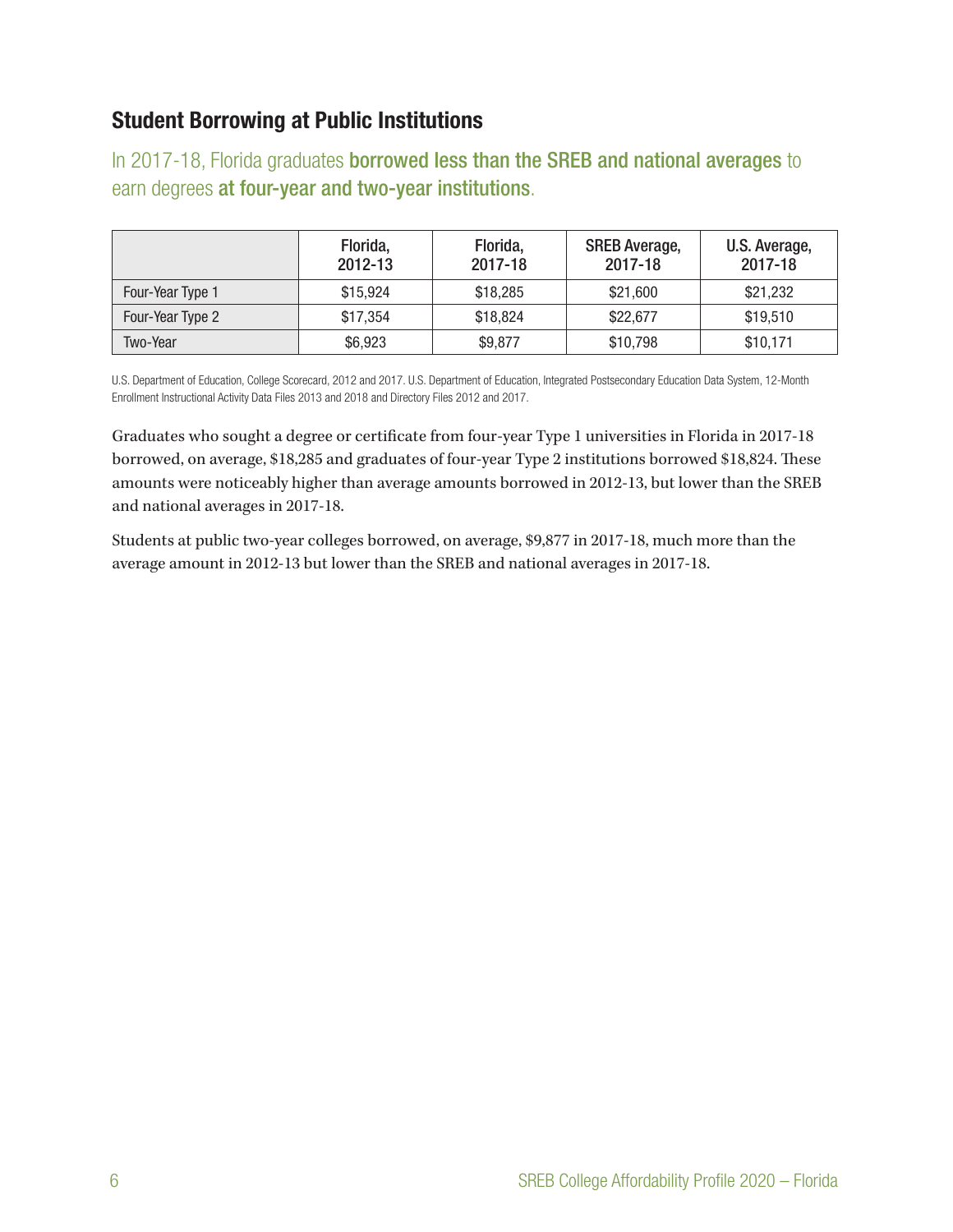### Changes in Tuition and Fees, CPI and Household Income

Compared to the Consumer Price Index and household income, tuition and fees at Florida public four-year colleges and universities increased substantially between 2007-08 and 2017-18.

Over that decade, the CPI increased by 16% and median household income in Florida increased by 22%, while tuition and fees increased by 83% at four-year institutions and 45% at two-year institutions.



Consumer Price Index retrieved from FRED, Federal Reserve Bank of St. Louis: Bureau of Labor Statistics, South urban area, 2017. Tuition and fees retrieved from the U.S. Department of Education, Integrated Postsecondary Education Data System, Institutional Characteristics Files, 2007 to 2017. Median household income retrieved from FRED, Federal Reserve Bank of St. Louis: U.S. Census Bureau, Current Population Survey, Annual Social and Economic Supplements, South region, 2020.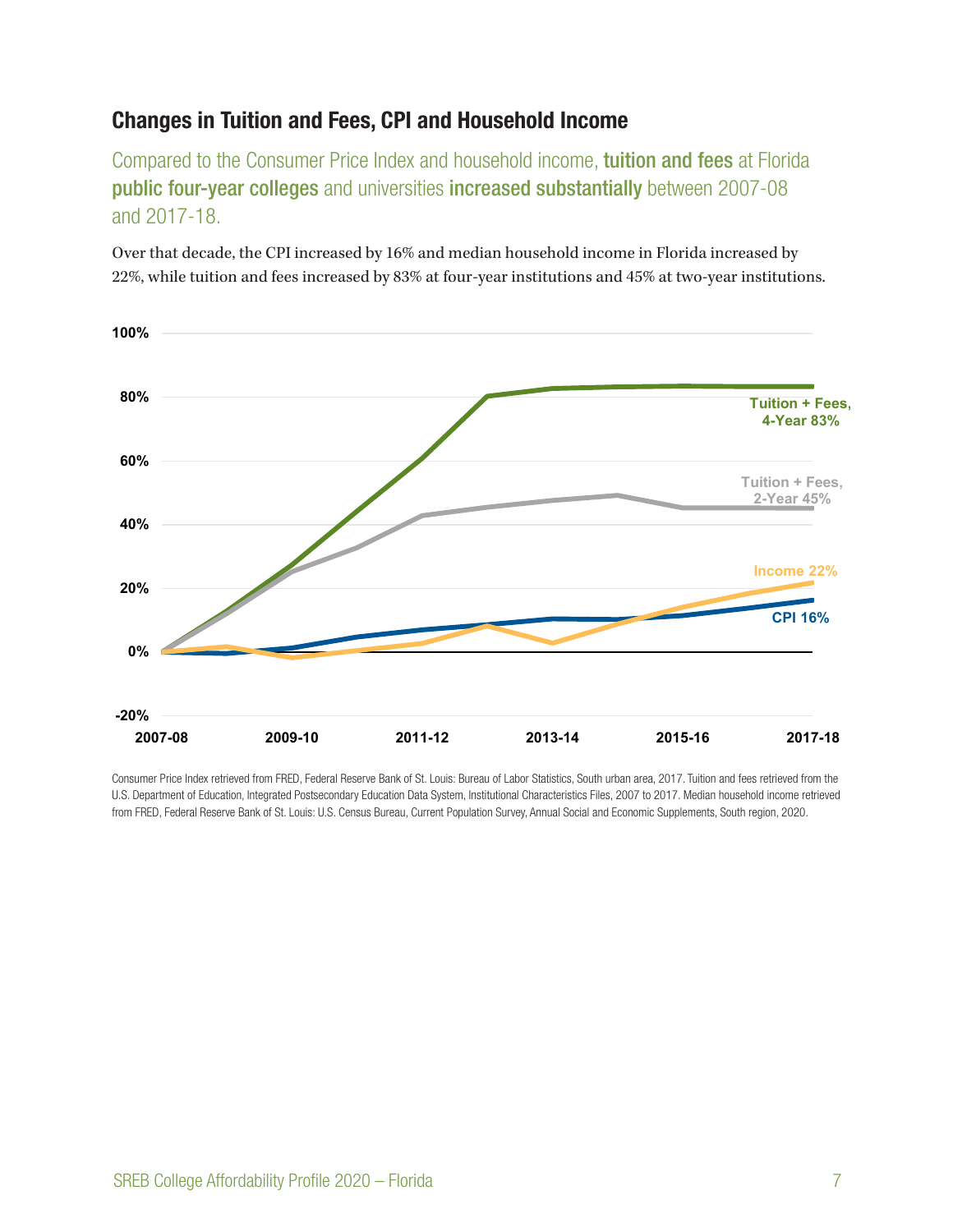### State Appropriations vs. Tuition and Fees: Share of Funding

Operational funds consisted mostly of state appropriations for Florida's public four-year institutions in 2017-18.

State appropriations per FTE student at Florida's four-year institutions experienced a sharp decline in 2012-13 but have steadily increased since then to \$8,510 in 2017-18. Net tuition and fees per FTE student increased from \$3,589 in 2007-08 to \$5,679 in 2017-18. The state paid a larger share of the total funding per student.



Source: SREB-State Data Exchange

**\$4,000**

#### Operational funds consisted mostly of state and local appropriations for Florida's public **2007-08 2009-10 2011-12 2013-14 2015-16 2017-18** two-year institutions in 2017-18.

2017-18 in 2007-08. The state paid a larger share of the total funding per student.  $_{\rm 1cm}$ \$3,547 \$3,726 **\$3,500** State and local appropriations per FTE student increased from \$3,680 in 2007-08 to \$3,726 in 2017-18 at Florida's two-year institutions. Net tuition and fees per FTE student increased from \$1,811 to \$2,459 in



Source: SREB-State Data Exchange

**Tuition + Fees,**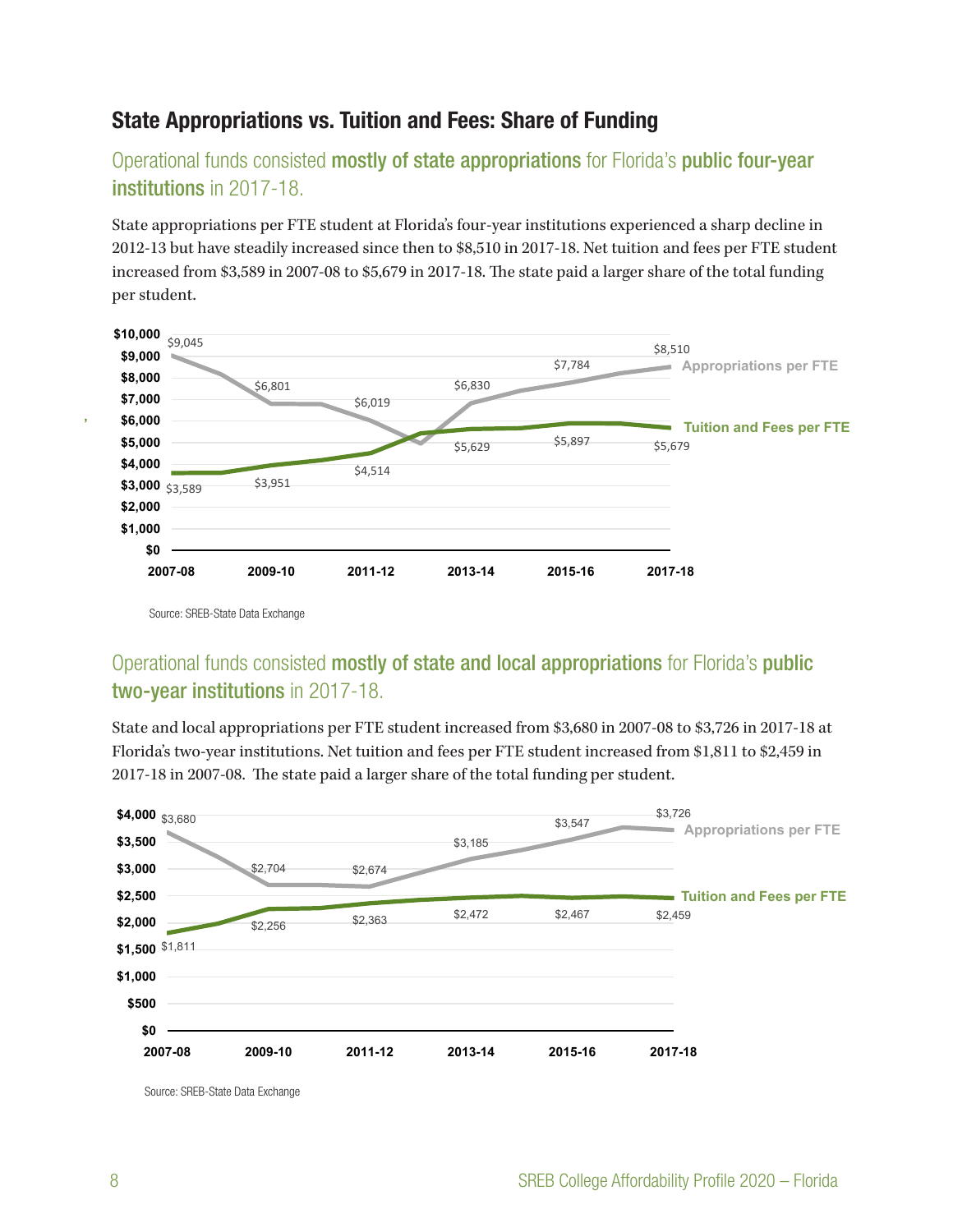#### Additional State Context

**Postsecondary Enrollment**. In 2017-18, 35% of students in Florida were enrolled in public four-year Type 1 institutions, 9% were enrolled at public four-year Type 2 institutions, almost 53% were enrolled in public two-year colleges, and 4% were enrolled in public technical colleges.

**First-Year Retention**. For the 2017 cohort, 75% of students attending public two-year colleges in Florida were still enrolled one year later.\*

**Pell Grants**. In 2017-18, 22% of the average cost of attendance in public four-year Type 1 institutions in Florida was covered by the average Pell Grant award. The average grant amount covered 22% of costs in public four-year Type 2 institutions and 31% in public two-year colleges.

**Education Attainment**. In 2018, over 52% of Florida's working adult population between ages 25 and 64 had a postsecondary credential of value. The state's educational attainment goal is to reach 60% by 2030.

**Student Debt**. In Florida, 48% of the class of 2019 graduated from four-year institutions with debt, owing an average of \$24,629.

Sources: Enrollment: U.S. Department of Education, Integrated Postsecondary Education Data Systems, 2017. Retention: SREB-State Data Exchange. Pell: U.S. Department of Education: 2017-2018 Award Year Grant Volume by School (2019) and SREB analysis of National Center for Education Statistics student financial aid database, 2017-18. Educational attainment: State Higher Education Master Plans and Lumina Foundation, "A Stronger Nation," 2019. Student debt: The Institute for College Access & Success. College Insight, https://college-insight.org. Student debt and undergraduate financial aid data are licensed from Peterson's Undergraduate Financial Aid and Undergraduate Databases, © 2020 Peterson's LLC, all rights reserved. All data may be reproduced, with attribution, subject to restrictions under this Creative Commons license: https://creativecommons.org/licenses/by-nc-nd/3.0/.

\*SREB-State Data Exchange did not include retention rates at four-year institutions for Florida's 2017 cohort.

# Florida Institutions by Type

#### **Public Four-Year Type 1**

University of Central Florida Florida Atlantic University Florida International University Florida State University University of Florida University of South Florida-Main Campus

#### **Public Four-Year Type 2**

Florida Agricultural and Mechanical University University of North Florida The University of West Florida New College of Florida Florida Gulf Coast University University of South Florida-St Petersburg University of South Florida-Sarasota-Manatee Florida Polytechnic University University of Florida-Online

**Public Two-Year** Eastern Florida State College Broward College College of Central Florida Chipola College Daytona State College Florida SouthWestern State College Florida State College at Jacksonville Florida Keys Community College Gulf Coast State College Hillsborough Community College Indian River State College Florida Gateway College Lake-Sumter State College State College of Florida-Manatee-Sarasota Miami Dade College North Florida Community College Northwest Florida State College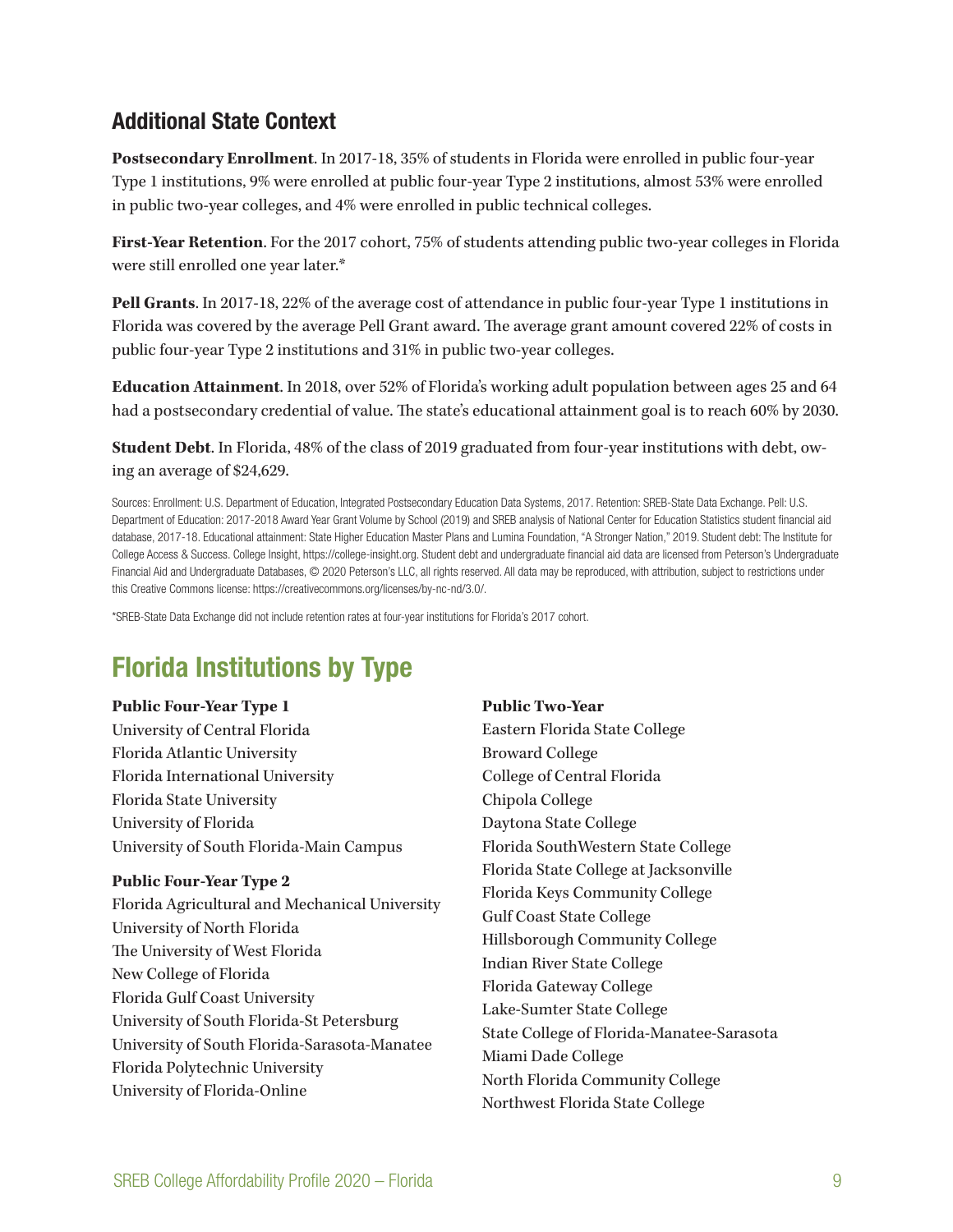Palm Beach State College Pasco-Hernando State College Pensacola State College Polk State College St. Petersburg College Santa Fe College Seminole State College of Florida Saint Johns River State College South Florida State College Tallahassee Community College Valencia College Gadsden Technical Institute

#### **Technical Colleges**

Atlantic Technical College Bradford-Union Technical Center Charlotte Technical College Lorenzo Walker Technical College George Stone Technical Center George T. Baker Aviation Technical College Lake Technical College Fort Myers Technical College Lively Technical Center Lindsey Hopkins Technical College Manatee Technical College Traviss Technical College Miami Lakes Educational Center and Technical College Orange Technical College-Mid Florida Campus Orange Technical College-Orlando Campus Pinellas Technical College-Clearwater Radford M. Locklin Technical Center Ridge Technical College Robert Morgan Educational Center and Technical College First Coast Technical College Pinellas Technical College-St. Petersburg Suncoast Technical College Sheridan Technical College RIVEROAK Technical College Big Bend Technical College Tom P. Haney Technical Center

Florida Panhandle Technical College Orange Technical College-Westside Campus William T. McFatter Technical College Orange Technical College-Winter Park Campus Withlacoochee Technical College Brewster Technical College Erwin Technical College Marion Technical College Technical Education Center-Osceola Cape Coral Technical College Okaloosa Technical College M-DCPS The English Center Emerald Coast Technical College Immokalee Technical College Fred K. Marchman Technical College Flagler Technical Institute D. A. Dorsey Technical College Aparicio-Levy Technical College Fred D. Learey Technical College School District of Indian River County-Technical Center for Career and Adult Education South Dade Technical College-South Dade Skills Center Campus